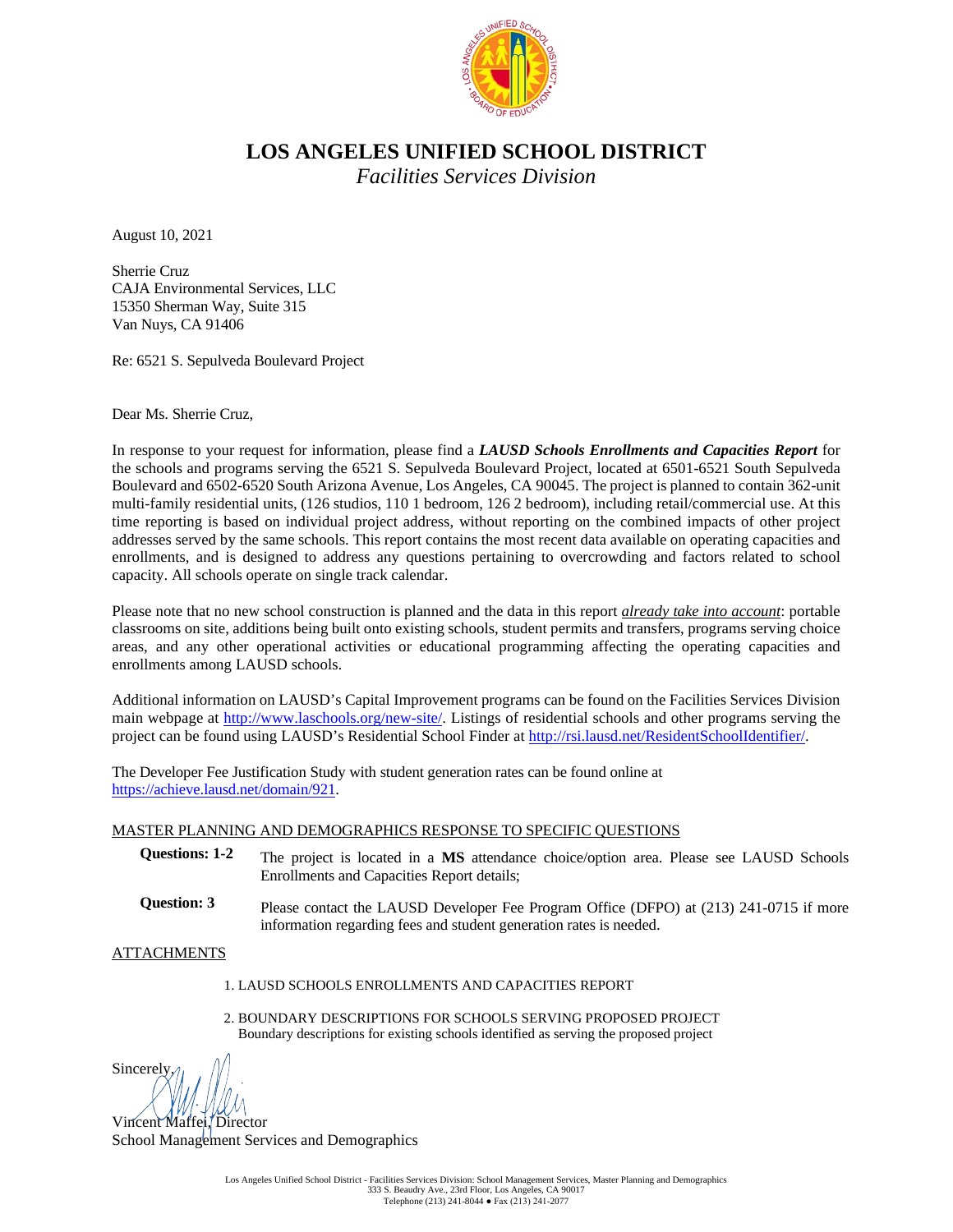**PROJECT SERVED: the 6521 S. Sepulveda Boulevard Project, located at 6501-6521 South Sepulveda Boulevard and 6502-6520 South Arizona Avenue, Los Angeles, CA 90045. The project is planned to contain 362-unit multi-family residential units, (126 studios, 110 1 bedroom, 126 2 bedroom), including retail/commercial use.**

| <b>SCHOOL YEAR: 2020-2021</b> |  |
|-------------------------------|--|
|-------------------------------|--|

|                     |                           |                          |                           |                          |                                                                       |                          |                         |                                                         | 10                                                     |
|---------------------|---------------------------|--------------------------|---------------------------|--------------------------|-----------------------------------------------------------------------|--------------------------|-------------------------|---------------------------------------------------------|--------------------------------------------------------|
| Code<br>Cost Center | Name<br>School            | Capacity                 | rollment<br>띧<br>Resident | nrollment<br>Ш<br>Actual | ଇ<br>ating<br>ō<br>은<br>ō<br>80<br>듰<br>urrent<br>age/<br>à<br>ပ<br>٥ | ş<br>ರ<br>ğ<br>rcro<br>Ò | Enrollment<br>Projected | age)<br>seating<br>o<br>ठ<br>age/<br>Projecte<br>ត<br>o | ္ဖ<br>Futur<br>ding<br>ā<br>Projected in<br>verci<br>Ò |
| 1326001             | Cowan Ave El              | 488                      | 369                       | 393                      | 119                                                                   | No                       | 506                     | (18)                                                    | <b>Yes</b>                                             |
| 1524001             | Johnson STEM Academy      | 173                      | ٠                         | 142                      |                                                                       |                          |                         |                                                         |                                                        |
|                     | <b>WRIGHT MS CEM</b>      | 643                      | 888                       | 435                      | (245)                                                                 | <b>Yes</b>               | 950                     | (307)                                                   | Yes                                                    |
| 1849301             | Wright Eng Des Mag        | $\overline{\phantom{a}}$ | $\overline{\phantom{a}}$  | 435                      |                                                                       |                          |                         |                                                         |                                                        |
|                     | <b>WESTCHESTER HS CEM</b> | 945                      | 952                       | 730                      | (7)                                                                   | <b>Yes</b>               | 1012                    | (67)                                                    | <b>Yes</b>                                             |
| 1894301             | WESM Hlth/Sports Med      | $\sim$                   | $\overline{\phantom{a}}$  | 360                      | $\overline{a}$                                                        | -                        |                         |                                                         |                                                        |
| 1894309             | WESM Gifted/STEAM Mag     | $\overline{\phantom{0}}$ | ٠                         | 147                      | $\overline{\phantom{a}}$                                              | ۰                        |                         | -                                                       |                                                        |
| 1894310             | <b>WESM Env Natrl Sci</b> | $\overline{\phantom{0}}$ | ٠                         | 223                      | $\overline{\phantom{a}}$                                              | -                        |                         |                                                         |                                                        |

a Schools & programs that are part of a "school choice area" pull enrollments from the area school(s) that have resident attendance boundaries.

Seating overage/shortage and overcrowding is calculated and reported for the school choice area as a whole; capacity and actual enrollment is reported for each individual school and/or program listed in the shaded cells.

**Schools Planned to Relieve Known Overcrowding**

| <b>NONE</b><br>. |  |
|------------------|--|
|                  |  |

NOTES:

- <sup>1</sup> School's ID code.
- <sup>2</sup> School's name
- <sup>3</sup> School's operating capacity. The maximum number of students the school can serve with the school's classroom utilization. Excludes capacity allocated to charter co-locations. Includes capacity for dual language and magnet programs.
- 4 The total number of students living in the school's attendance area and who are eligilble to be served by school programs as of the start of the school year. Includes resident students enrolled at any dual language or on-site magnet centers.
- <sup>5</sup> The number of all students actually attending all programs at the school at the start of the reported school year. Includes all dual language and magnet students.
- $6$  Reported school year seating overage or (shortage): equal to (capacity) (resident enrollment).
- $7$  Reported school year overcrowding status of school. The school is overcrowded if any of these conditions exist:
	- -There is a seating shortage.
	- -There is a seating overage of LESS THAN or EQUAL TO a margin of 20 seats.
- <sup>8</sup> Projected 5-year total number of students living in the school's attendance area and who are eligible to be served by school programs as of the start of the school year. Includes resident students enrolled at any dual language or on-site magnet centers.
- <sup>9</sup> Projected seating overage or (shortage): equal to (capacity) (projected enrollment).
- $10$  Projected overcrowding status of school. The school will be considered overcrowded in the future if any of these conditions exist:
	- -There is a seating shortage in the future.
	- -There is a seating overage of LESS THAN or EQUAL TO a margin of 20 seats in the future.
- ° Magnet Schools with Resident Kindergarten Enrollment: Resident enrollment is reported for Kindergarten only. Actual enrollment is reported for all grades in school. Projected data not reported.
- \* Enrollment is by application only.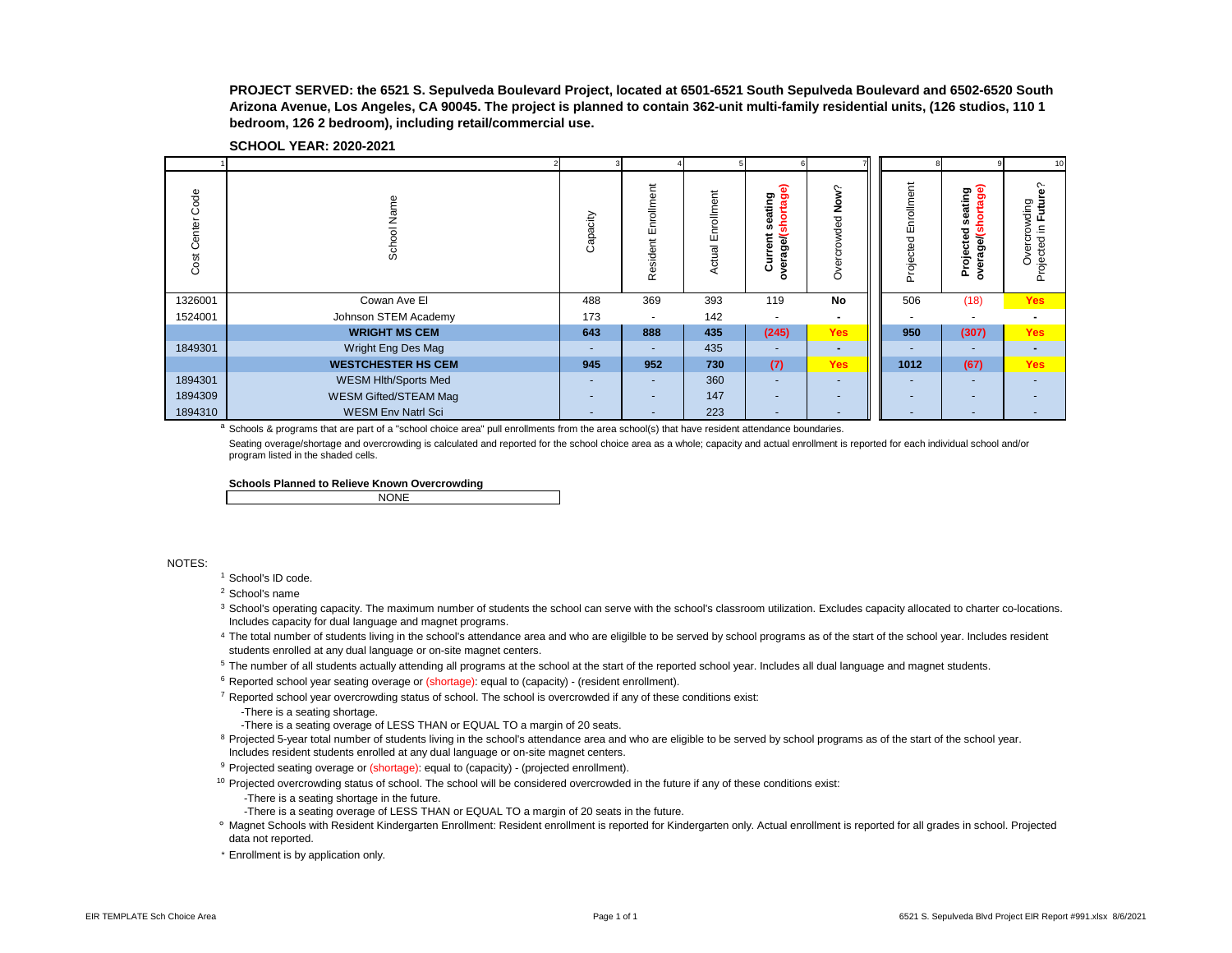## **LOS ANGELES UNIFIED SCHOOL DISTRICT**

**F**acilities **S**ervices **D**ivision

#### **LOC. CODE:** 3260 **COST CENTER:** 1326001

#### **SUBJECT:** NEW SERVICE BOUNDARY DESCRIPTION FOR COWAN AVENUE SCHOOL EFFECTIVE JULY 1, 2017.

The area described below has been approved as the attendance area served by the above-mentioned school. The description starts at the most northwesterly corner and follows the streets in clockwise order. Boundaries are on the center of the street unless otherwise noted.

This boundary supersedes boundary effective July 1, 1995 (clarified 5-14-2003).

This is an official copy for your file.

(GRADES K - 5)

A LINE EASTERLY AND NORTHERLY, FROM THE NORTHERN EXTENSION OF GEORGETOWN AVENUE, ALONG THE BLUFFS SOUTH OF TEALE STREET, SEWER ROAD, BLUFF CREEK DRIVE \* CENTINELA AVENUE (BOTH SIDES EXCLUDED) TO THE LOS ANGELES UNIFIED SCHOOL DISTRICT BOUNDARY \* LOS ANGELES UNIFIED SCHOOL DISTRICT BOUNDARY \* SEPULVEDA BOULEVARD \* 80TH STREET \* GEORGETOWN AVENUE EXTENDED.

(GRADES 1 - 5)

STOCKER STREET \* ANGELES VISTA BOULEVARD \* SLAUSON AVENUE \* OVERHILL DRIVE \* LOS ANGELES UNIFIED SCHOOL DISTRICT BOUNDARY \* FAIRFAX AVENUE.

WESTSIDE ELEMENTARY SCHOOL ZONE of CHOICE

(GRADES K - 5)

JEFFERSON BOULEVARD \* WESTLAWN AVENUE AND EXTENSION \* A LINE WESTERLY AND SOUTHERLY, ALONG THE BLUFFS SOUTH OF BLUFF CREEK DRIVE AND SEWER ROAD, TO SOUTHERLY EXTENSION OF McCONNELL AVENUE \* McCONNELL AVENUE AND EXTENSION.

**Westside Elementary School Zone of Choice:** eight schools or educational programs that students will be able to make application to when resident to this attendance boundary area. For the current school year students in grades K - 5 have seven choices: Cowan Avenue; Kentwood; Loyola Village Fine Arts Elementary School Magnet; Playa Del Rey; Playa Vista; Short Avenue; or Westport Heights. Students entering Kindergarten will have the addition of Cowan Avenue Dual Language Center, or Paseo Del Rey Natural Sciences Elementary School Magnet.

For assistance, please call Master Planning & Demographics, Facilities Services Division, at (213) 241-8044.

**APPROVED:** MARK HOVATTER, Chief Facilities Executive, Facilities Services Division

**DISTRIBUTION:** School **Contained School** Office of Environmental Health and Safety<br>Transportation Branch **Containers** Department of Transportation. City of L.A. Master Planning and Demographics

Department of Transportation, City of L. A.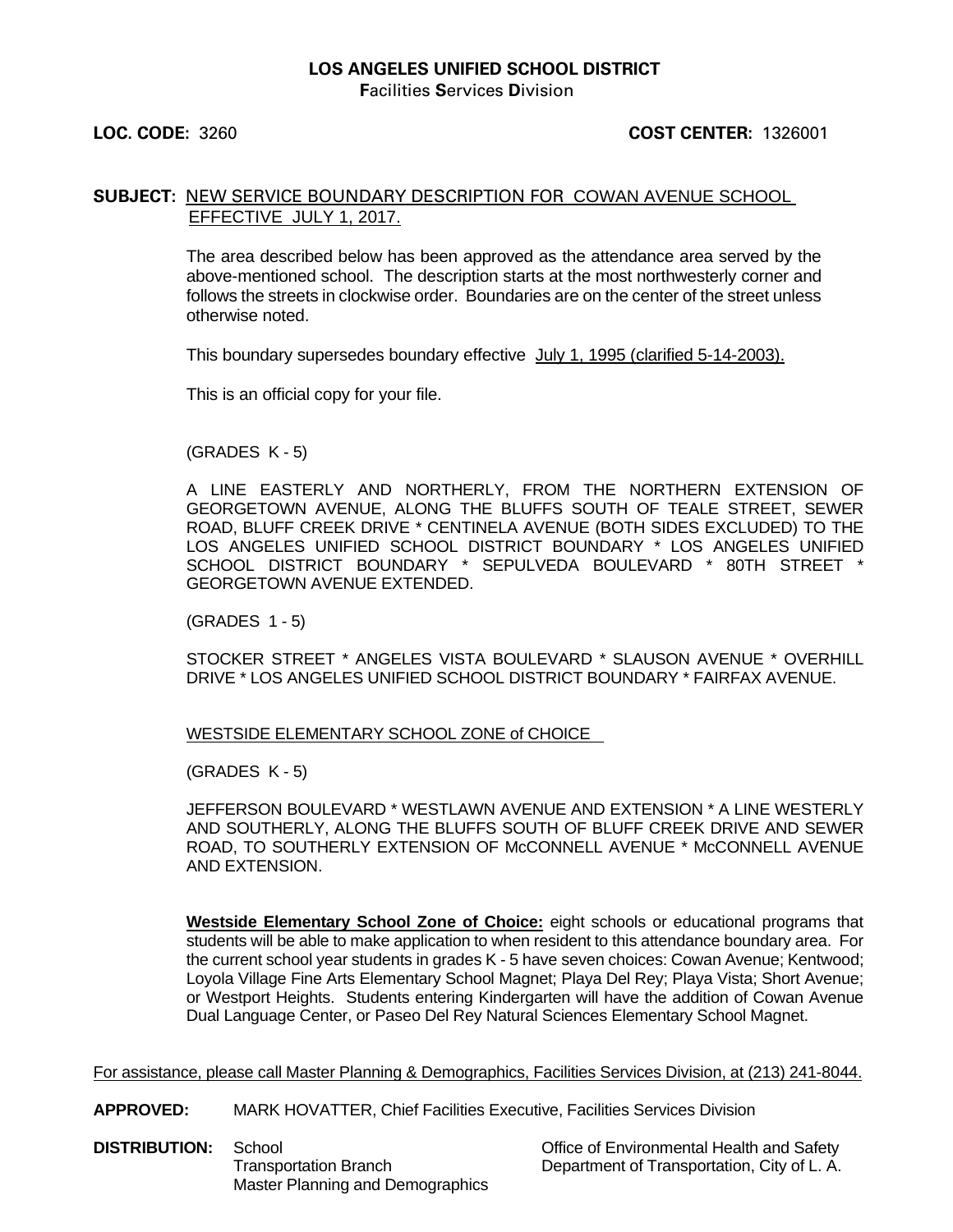#### **LOS ANGELES UNIFIED SCHOOL DISTRICT F**acilities **S**ervices **D**ivision

#### **LOC. CODE:** 5240 **COST CENTER:** 1524001

#### **SUBJECT:** NAME CHANGE OF NEW MIDDLE SCHOOL PATHWAY TO KATHERINE JOHNSON STEM ACADEMY EFFECTIVE JULY 1, 2017 (UPDATED 7-1-2018) (NAME CHANGE 7-2-2018).

This name change does not change the intent of the attendance area boundary as it was approved for July 1, 2017 (updated 7-1-2018). The description starts at the most northwesterly corner and follows the streets in clockwise order. Boundaries are on the center of the street unless otherwise noted.

This is an official copy for your file.

#### KATHERINE JOHNSON STEM ACADEMY

(GRADES 6 - 8)

BALLONA CREEK \* BAY STREET AND EXTENSION \* JEFFERSON BOULEVARD \* CAMPUS CENTER DRIVE AND EXTENSION \* A LINE EASTERLY AND NORTHERLY ALONG THE BLUFFS SOUTH OF TEALE STREET, SEWER ROAD, AND BLUFF CREEK DRIVE \* CENTINELA AVENUE (BOTH SIDES EXCLUDED) TO THE LOS ANGELES UNIFIED SCHOOL DISTRICT BOUNDARY \* LOS ANGELES UNIFIED SCHOOL DISTRICT BOUNDARY \* PACIFIC OCEAN.

For assistance, please call Master Planning & Demographics, Facilities Services Division, at (213) 241-8044.

**APPROVED:** MARK HOVATTER, Chief Facilities Executive, Facilities Services Division

**DISTRIBUTION:** School **Contact School** Cffice of Environmental Health and Safety Master Planning and Demographics

Transportation Branch Department of Transportation, City of L. A.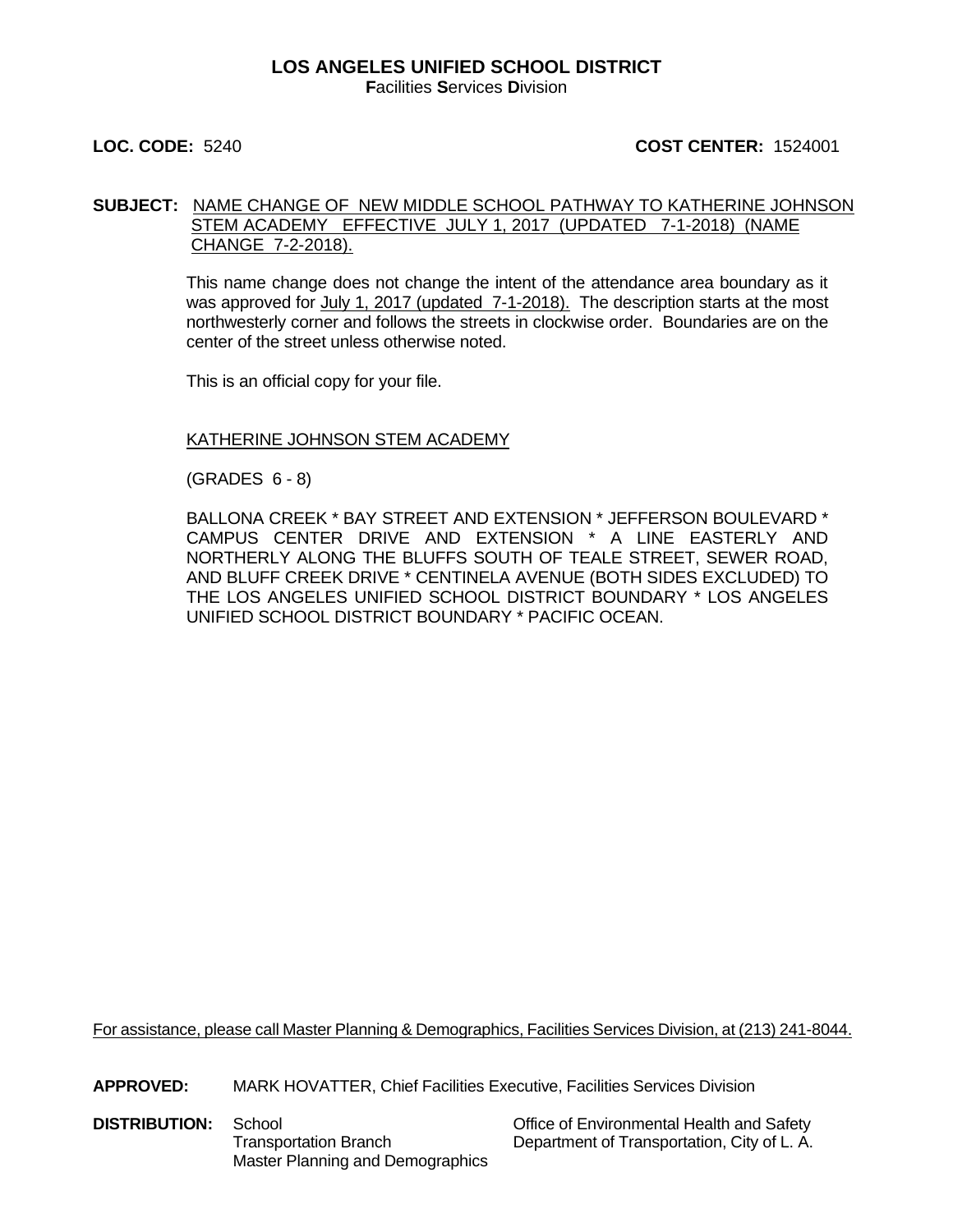#### **LOS ANGELES UNIFIED SCHOOL DISTRICT F**acilities **S**ervices **D**ivision

### **LOC. CODE:** 8493 **COST CENTER:** 1849301

#### **SUBJECT:** NEW SERVICE BOUNDARY DESCRIPTION FOR ORVILLE WRIGHT MIDDLE SCHOOL ENGINEERING & DESIGN MAGNET EFFECTIVE JULY 1, 2017.

The area described below has been approved as the attendance area served by the above-mentioned school. The description starts at the most northwesterly corner and follows the streets in clockwise order. Boundaries are on the center of the street unless otherwise noted.

This boundary supersedes boundary effective July 1, 2016.

This is an official copy for your file.

(GRADES 6 - 8)

BALLONA CREEK \* BAY STREET AND EXTENSION \* JEFFERSON BOULEVARD \* DAWN CREEK AND EXTENSION \* A LINE EASTERLY AND NORTHERLY ALONG THE BLUFFS SOUTH OF TEALE STREET, SEWER ROAD, AND BLUFF CREEK DRIVE \* CENTINELA AVENUE (BOTH SIDES EXCLUDED) TO THE LOS ANGELES UNIFIED SCHOOL DISTRICT BOUNDARY \* LOS ANGELES UNIFIED SCHOOL DISTRICT BOUNDARY \* PACIFIC OCEAN.

OPTIONAL: WRIGHT MIDDLE SCHOOL ENGINEERING & DESIGN MAGNET AND MARINA del REY MIDDLE SCHOOL

JEFFERSON BOULEVARD \* CAMPUS CENTER DRIVE AND EXTENSION \* A LINE WESTERLY AND SOUTHERLY, ALONG THE BLUFFS SOUTH OF BLUFF CREEK DRIVE AND SEWER ROAD, TO EXTENSION SOUTHERLY OF DAWN CREEK \* DAWN CREEK AND EXTENSION.

For assistance, please call Master Planning & Demographics, Facilities Services Division, at (213) 241-8044.

**APPROVED:** MARK HOVATTER, Chief Facilities Executive, Facilities Services Division

**DISTRIBUTION:** School **Contact School** Christian Christian Christian Christian Christian Christian Christian Christian Christian Christian Christian Christian Christian Christian Christian Christian Christian Christian Ch Master Planning and Demographics

Transportation Branch Department of Transportation, City of L. A.